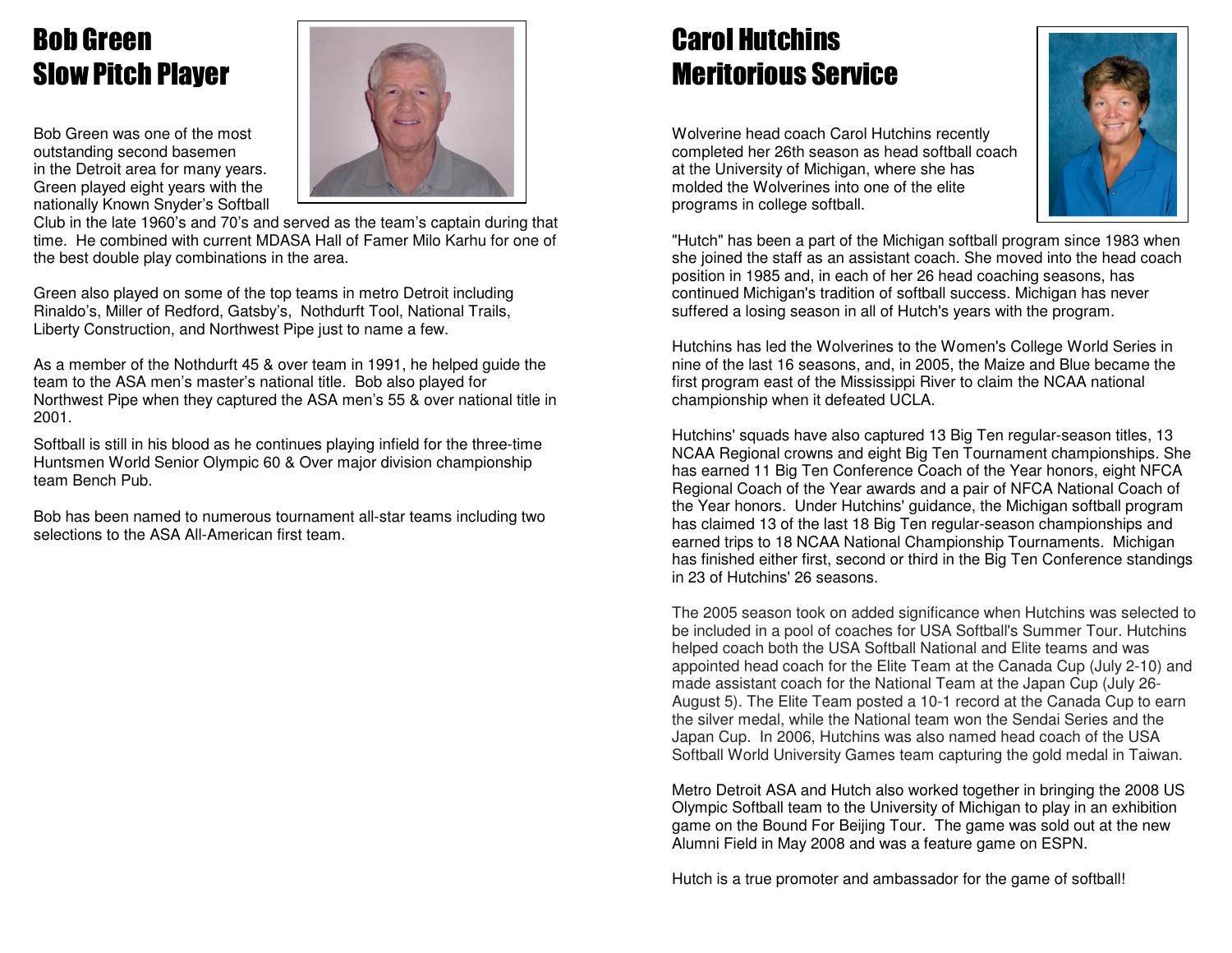# Mike McDowell Slow Pitch Player

Mike began his illustrious softball career in the 1970's playing on some of the top softball teams in the Detroit area. As an outstanding shortstop for most of his career, he has played the game of softball for more than 38 years including

 stints in the Law Enforcement Police softball program and most notably the championship Nothdurft softball teams.

McDowell was a member of the Nothdurft teams that captured four national titles where he was selected to four All-American teams as a first basemen. He also was selected as the tournament Most Valuable Player honor in 1992 when Nothdurft won the 35 & over Masters tournament in Troy. McDowell batted an impressive .694 during his infamous years with Nothdurft. He was also voted as the top Law Enforcement softball player of the first 25 years of police softball. Mike was inducted in to the Police softball Hall of Fame in 2007.

Mike credits his famed career to his dedicated wife Debbie who supported him throughout the years. McDowell also enjoys officiating high school sports to keep involved in the athletic arena.

#### Evelyn Micol Meritorious Service



**othdurk** 

Evelyn has done it all for softball – been a promoter of the game, played fast pitch softball, and continues to serve on local boards.

Micol began her career in 1951 playing fast pitch softball for East Side Sports and Farmington Hills. She became involved with the Mic-Mac Club of Detroit coaching and managing youth groups, eventually becoming the Director of Girls Sports. Micol worked with the MDASA board back in the late 60's to develop the youth program. She worked closely with Hall of Famer Dick Collard to promote the youth program in Waterford and eventually grew the MDASA program.

Micol then spearheaded a youth team to the state title in 1968; she then went on to play and coach in the women's program. In the 1970's, Micol began playing slow pitch softball and continues to play in the Waterford 50+ program.

## Tom Fitzsimmons **Umpire**

Tom began his career as an umpire 35 years ago when he first registered with ASA in 1975. His commitment to the game of softball and his dedication to the avocation of umpiring has been an asset to the development of the program in Metro Detroit.



Tom participated in three ASA National Umpire schools – 1990 in Novi, 1996 in Northville and 2010 in Oxford. He worked five ASA National Tournaments including: 1991 Women's Major Slow Pitch in Novi;1992 Men's C Slow Pitch in Battle Creek;1995 Men's D Slow Pitch in Battle Creek;1998 Men's 40 + Fast Pitch in Midland; and most recently the 2010 Girls Under 18 Class A Northern National in Novi. He has been a member of the National Indicator Fraternity since 1996 and a Gold Level member of the ASA Medals Program

Fitzsimmons organized and administered the Independent Officials Association (IOA) from 1980-1995. He conducted annual umpire training programs for his association in both baseball and softball. Fitzsimmons is a member of the Metro Detroit umpire staff and has been a knowledgeable and respected clinician since his appointment in 1998.

Tom's experience as a high school umpire includes working the state finals in baseball (1991) and softball (2008). He continues to umpire at the collegiate level - Mid-American Conference (20+ years), Horizon League (20+ years), and the Wolverine Hoosier League (15+ years). He has worked the NAIA World Series three times and four International World Cup softball tournaments. Tom is an important member the Metro Detroit umpire program and a mentor to many young umpires in the area.

Softball is a large part of Evelyn's life….and dear to her heart!